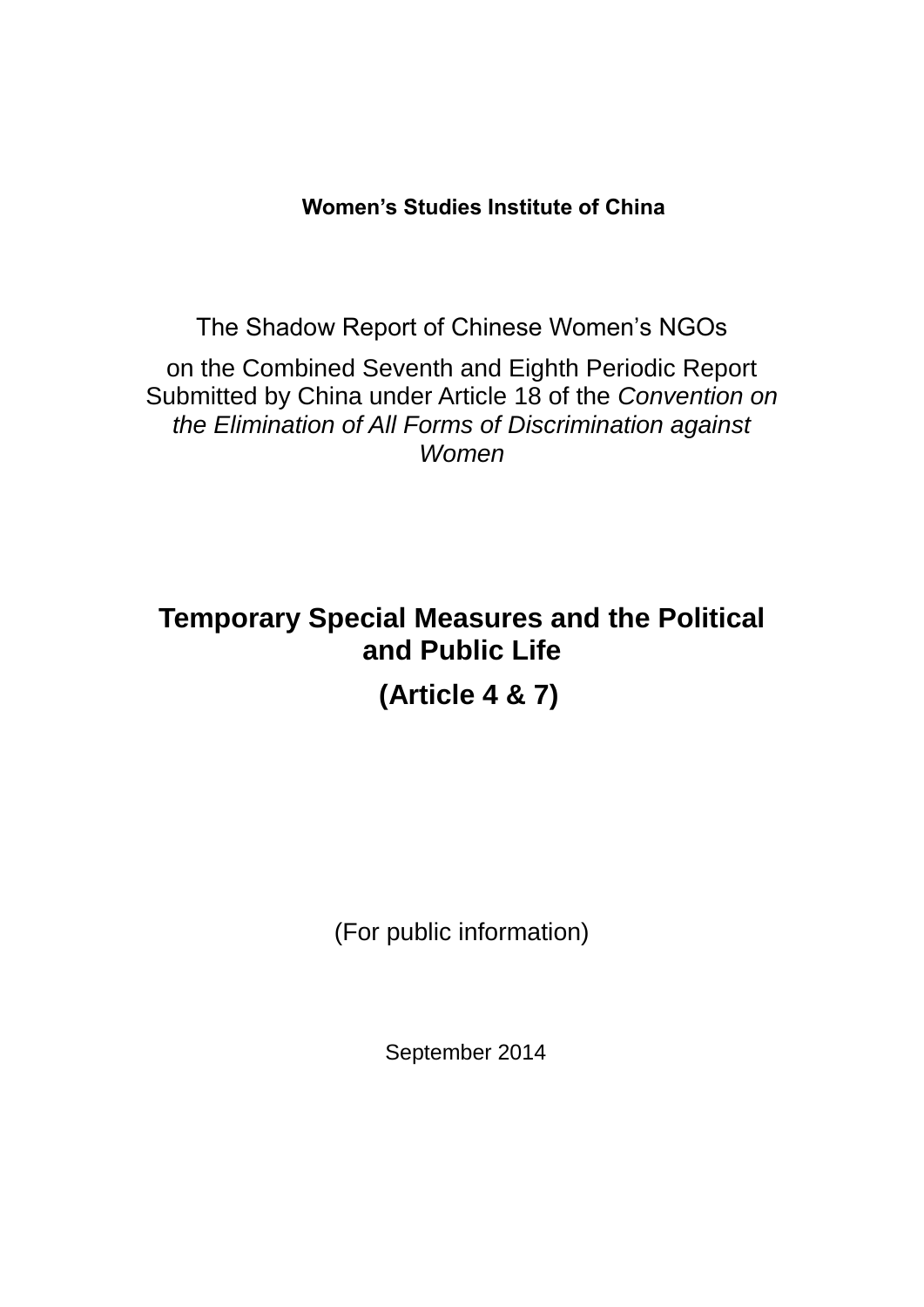### **Temporary Special Measures and the Political and Public Life (Article 4 & 7)**

**Women's Studies Institute of China**

#### **I. Efforts and Progress**

**The relevant regulations and policies have been enacted or modified.** In 2007, the Fifth Session of the Tenth National People's Congress adopted the *Decision on the Number and Election of Representatives of the Eleventh National People's Congress*, specifying that the proportion of women representatives shall not be less than 22% at the Eleventh National People's Congress. In 2010, the Eleventh National People's Congress adopted the new *Organic Law of the Villagers' Committees of the People's Republic of China*, stipulating that there should be women members in each villagers' committee, and female village representatives shall account for more than one-third of the village assembly attendants. In 2009, the State Council Information Office published the *National Human Rights Action Plan of China*, requiring that there should be at least one female member in the people's congress, political consultative conference and government at each level, while the proportion of female civil servants should be increased across all national authorities at all levels. In 2011, the State Council promulgated *China National Program for Women's Development (2011-2020)*, specifying objectives for progressively increased proportion of principal female leaders at all levels of leadership across local governments and authorities at the county (prefecture) level and above, for example, 30% in villagers' committee members and 10% in villagers' committee heads.

**Women's political engagement has been advanced.** In 2006, the Organization Department of the Communist Party of China (CPC) Central Committee held a national forum on the training and selection of female leaders, stressing the need to recognize the dual contribution of women leaders to the society and the family as well as to provide preferential policy for the selection and appointment of female leaders equally eligible as males. In 2007, the ACWF recommended the relevant authorities on the promotion of outstanding women in all walks of life who are young, educated, capable of political engagement, and experienced in grass-roots work. The ACWF and the UN Women jointly launched the project for Chinese women's political engagement, taking a multi-faceted approach to improve women's participation in the people's congresses, governments and villagers' self-governance organizations at all levels, such as introducing policies, enhancing gender awareness among decision makers and accelerating the capacity building of women. In addition, some non-governmental organizations are working with local government departments to enable women into the two committees (the villagers' committee in the rural areas or the residents' committee in the urban areas).

**Progress has been made in women's participation in political and public life.** In 2013, female representatives accounted for 23.4% of the total at the twelfth NPC, 2.1 percentage points higher over the eleventh NPC in 2008. In 2010, female leaders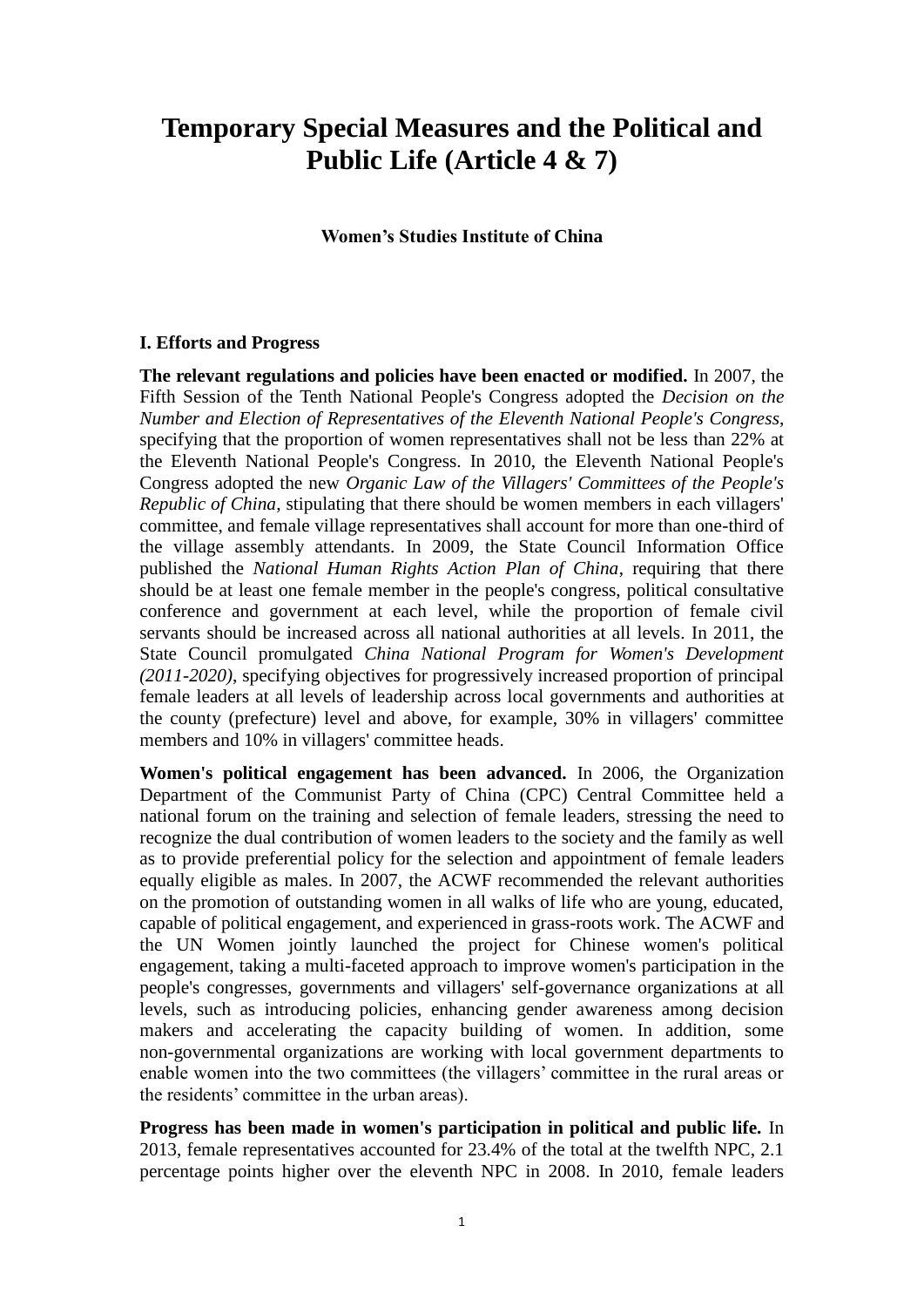accounted for 11.2% of the total leaders assuming the same position at the provincial and ministerial level, an increase of 0.9 percentage points over 2005. In 2011, the proportion of women members in the villagers' committees nationwide reached 22.0%, up by 6.5 percentage points compared to 2005. In 2012, female representatives took 23.0% of the total seats at the Eighteenth CPC National Congress, which increased by 2.9 percentage points compared with the previous session in 2007. Furthermore, Chinese women have been active in international political affairs. In 2010, there were 1,639 female Chinese diplomats, accounting for 30.8% of the total number of diplomats of the country, including 14 female ambassadors, 9 female consul-generals and 103 female counselors, representing 8.4%, 14.3% and 25.8% of the diplomats at the same level respectively. Women's NGOs have also embraced new development. According to statistics, currently in China there are more than ten thousand non-governmental women organizations of various types at all levels, an increase of about 40% over 1995. A trend of diversification has emerged in grassroots women's organizations, with assorted associations and women's volunteer organizations growing on an ongoing basis.

#### **II. Gaps and Challenges**

**Some existing regulations and policies hinder the rise in the proportion of women engaged in politics.** For example, there are local regulations prohibiting women aged over 40 from attending the competition for section-chief positions or forcing female civil servants below the section-chief level to retire at the age of 55 (while males at 60). All these call for an urgent need to change such provisions and measures unfavorable for women's political engagement.

**The proportion of women engaged in politics is still yet to be increased, given the relatively small number of female leaders serving in principal and key positions.** The proportion of female representatives has not yet reached 30% at the NPC, while the small number of female candidates and winners in villages' committee election remains a prevalent problem: As of early 2009, the proportion of female heads of villages' committee was only about 2.7% across China. Principal female leaders are outnumbered by male peers in proportion, especially imbalanced regarding the posts carrying important government functions. Among the 124 executive leaders newly elected from the provincial-level party committees, the central government, the NPC and CPPCC in 2013, there are only seven female leaders, accounting for 5.7% of the total. Moreover, in respect of international affairs, women assuming key leadership positions also account for a relatively low proportion.

**Awareness should be raised regarding the importance of women's engagement in political and public life.** In the field of politics, discrimination against women is still common in the traditional custom, where people are not conscious enough with the significance of engaging women in political decision making. Some people think that women are poor leaders and incompetent to act as principals, who therefore should be family-oriented instead of pursuing political achievements.

**Training for female leaders, especially grassroots backbone female leaders, is still far from well-established.** Training efforts are flawed in poor relevance, insufficient gender mainstreaming of courses, considerable funding gaps, imbalanced allocation of training resources, and little access to training for grassroots backbone and community women leaders and other problems.

#### **III. Suggestions in Response**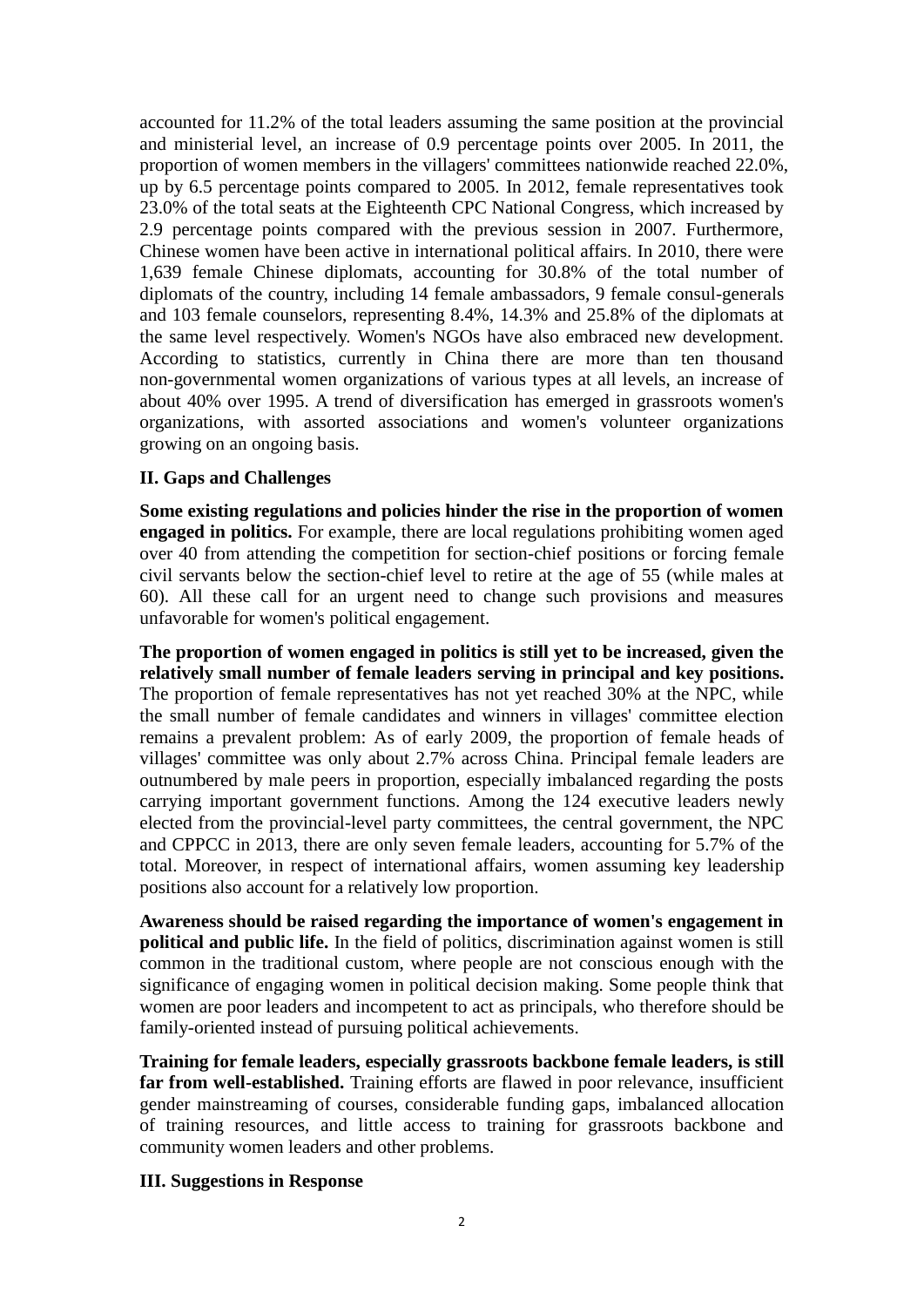On the basis of in-depth survey and research, more systematic, detailed and comprehensive regulations and policies should be developed to increase policy transparency, openness and interoperability, providing more preferential initiatives for women so that they can participate in political and public life backed by a solid underlying system.

The proportion of women engaged in politics should be stipulated, coupled with efforts to establish mechanisms supporting women's political participation, substantially enhance women's presence in domestic governments at all levels as well as on the international political arena, and increase women's engagement and execution in decision-making of international affairs.

The culture of gender equality should be advocated to eliminate discrimination against women and stereotypes demeaning women, while raising awareness of the importance of women's participation in decision-making and social affairs of the country, to create a favorable social environment for women to get fully and equally engaged in political and public life.

It is also essential to adopt diverse training methods, develop practical and appropriate training programs, improve the relevance of training content, and place particular emphasis on gender equality so as to endow female leaders with the ability of leadership and political participation.